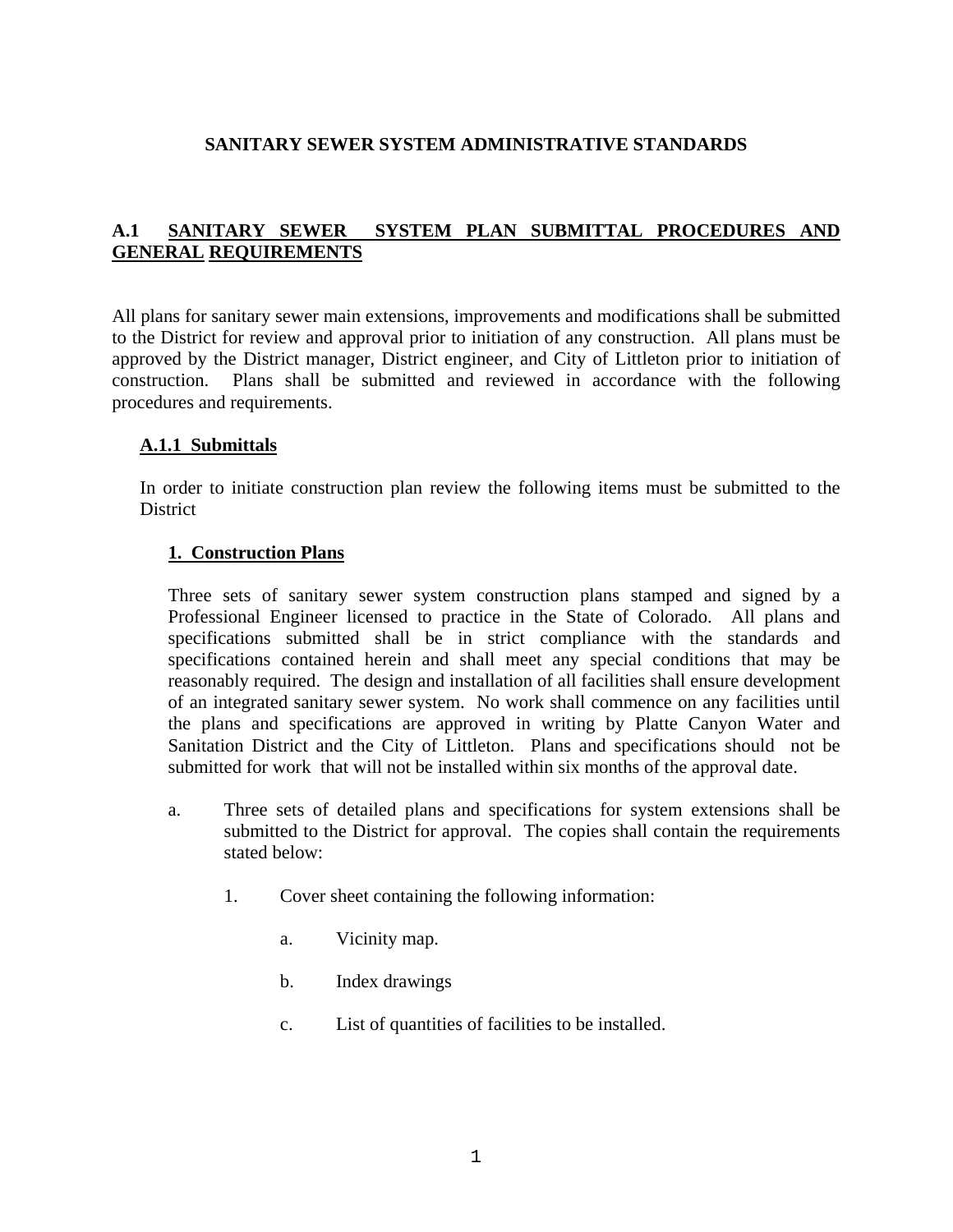- d. List of agencies including surveyor, soils engineer, design engineer, District engineer, District representative, City of Littleton and other permit agencies.
- e. General notes (see Exhibit D, Chapter 4).
- 2. Sanitary sewer main in plan view (24" x 36") showing:
	- a. Location and dimensions of dedicated street, easements, and rights-of-way including street names.
	- b. Lots to be served, including lot and block numbers.
	- c. All existing or proposed curb and gutter.
	- d. The proposed alignment of the sanitary sewer main and the location of all proposed sanitary sewer facilities such as manholes.
	- e. A profile of all proposed sanitary sewer mains, existing ground elevations and proposed ground elevations.
	- f. All existing or proposed utilities, including water mains and appurtenances and storm sewers.
	- g. All existing or proposed obstructions such as vaults, catch basins, traffic islands, etc.
	- h. Title block on each sheet.
	- i. Bench mark including U.S.G.S. datum, location, elevation, and monument type.
	- j. Match lines and sheet references called out in plan and profile.
	- k. Center line of drainage channels.
	- l. 100 year flood plain boundaries.
	- m. Detention pond boundaries and elevations (topography).
- 3. Typical street cross-sections showing:
	- a. Property lines or easement lines.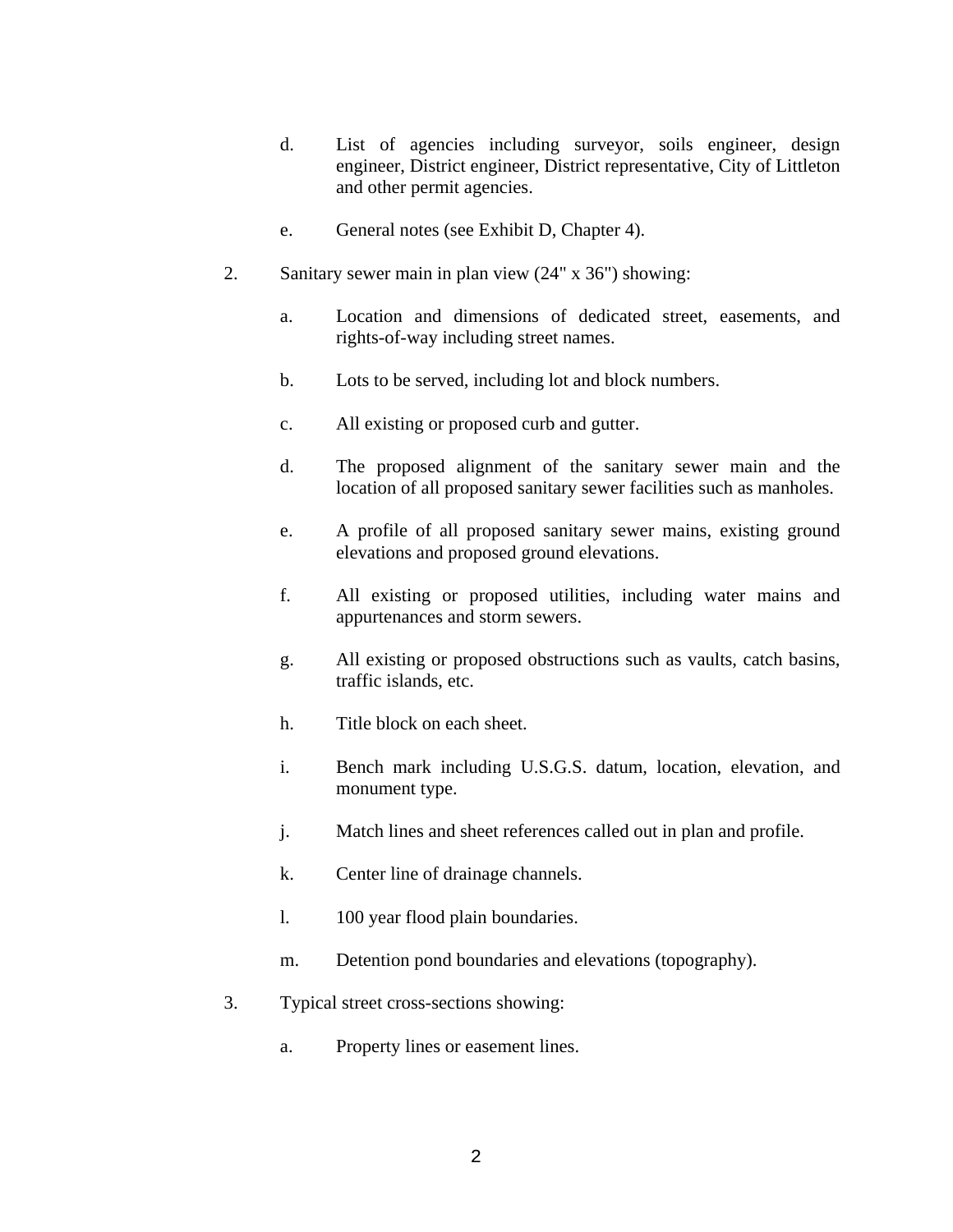- b. Street curb and gutter, and existing or proposed utilities complete with dimensions to the property lines or easement lines.
- 4. Centerline profile of the streets showing:
	- a. Official street grades and horizontal curve data.
	- b. Existing ground line and proposed ground line.
	- c. Any proposed or existing utility crossing the proposed sanitary sewer main.
	- d. Street cross-pans and traffic island.
- 5. A detail sheet showing all relevant detail drawings such as: manholes, encasements, tapping details, manhole bases, ring and covers, etc.
- 6. Additionally, all plans shall:
	- a. Be made from actual field surveys by a Land Surveyor registered in the State of Colorado, referenced to land corners or other official survey control points and be of sufficient accuracy so that the facilities can be accurately staked for installation and can be readily located after installation for maintenance, tapping and control.
	- b. Show sufficient adjacent area to give the relation of new facilities to existing facilities.
	- c. Contain the signature and stamp of the Professional Engineer registered in the State of Colorado responsible for the design of the system extension.
- 7. The Specifications shall:
	- a. State that the trench shall be excavated and the pipe exposed for inspection at any location on the project if so ordered by the District or City of Littleton.
	- b. Contain the requirement that all work and materials is to be accomplished in accordance with the rules, regulations, standards and specifications of Platte Canyon Water and Sanitation District and the City of Littleton.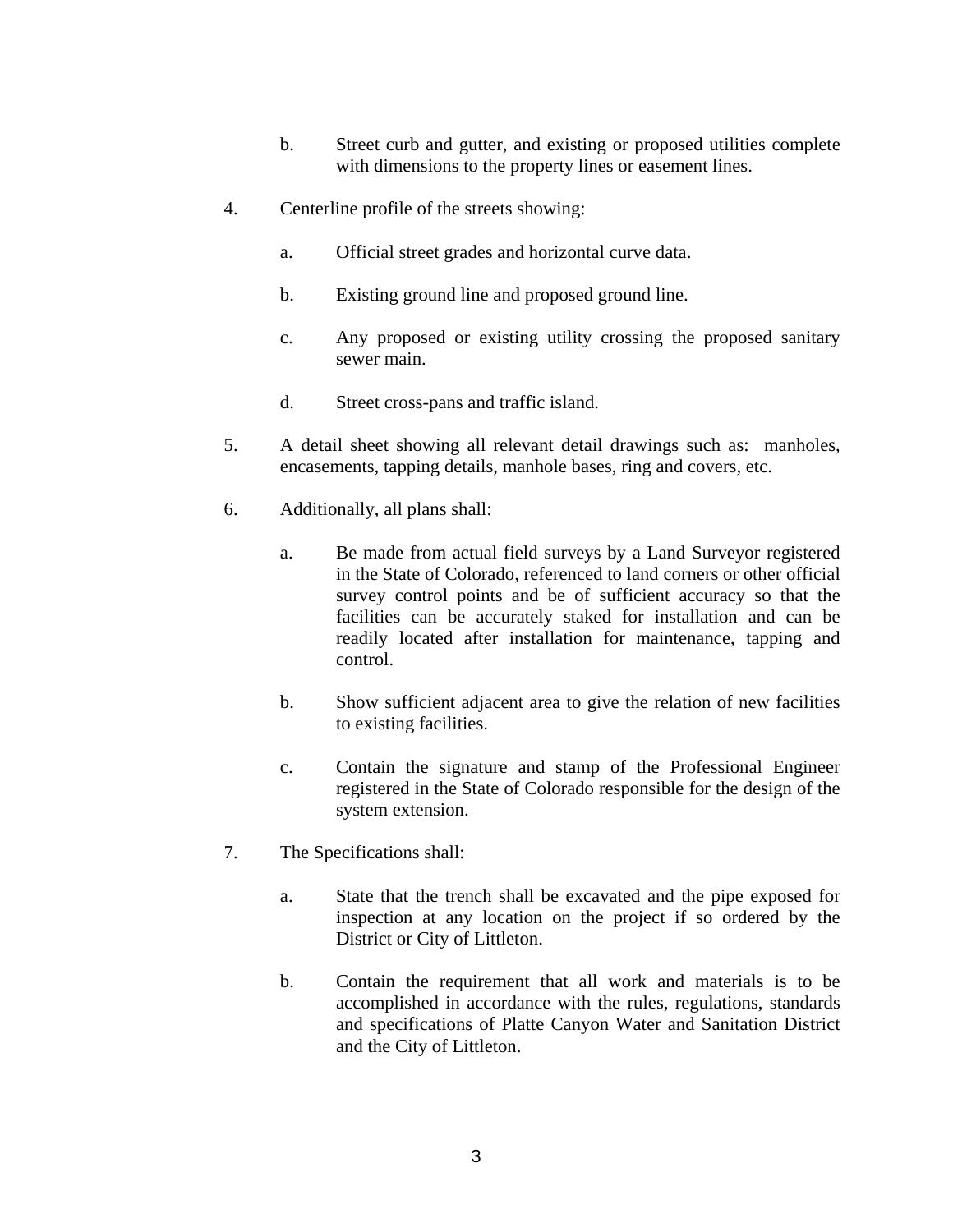8. Submittals for planned development complexes shall additionally show all existing and proposed structures, driveways, and parking facilities.

### **2. Applications and Agreements for Sewer Main Extensions**

Four copies of Platte Canyon's Application and Agreement for Sanitary Sewer Main Extensions. All copies must be signed as originals, notarized, and stamped with the owner/developer's corporate seal if the applications are executed as a Corporation. A complete Owner/Applicant information form must be returned to the District along with, or prior to, submittal of the Applications and Agreements for Sewer Main Extensions.

## **3. Payment of Plan Review Fees**

Payment of applicable District and City of Littleton plan review fees. A fee schedule is available from the District upon request. Fees are subject to change without notice.

## **4. Subdivision Plat**

One copy of the recorded subdivision plat with district easements.

## **5. Easement Checklist**

Three copies of the District's easement checklist together with all supplemental information (see exhibit A). This information is required for all facilities to be constructed outside of dedicated public rights of way.

#### **6. Soils Information**

Geotechnical soils information may be required by the District.

## **7. County Approvals**

A written statement from a representative of the appropriate county planning department stating that none of the proposed facilities lie within or impact a Flood Plain Overlay Zone or Geo-Hazard Area. In the event facilities do lie within, or impact, a Flood Plain Overlay Zone District or Geo-Hazard Area, proof that the owner-developer has applied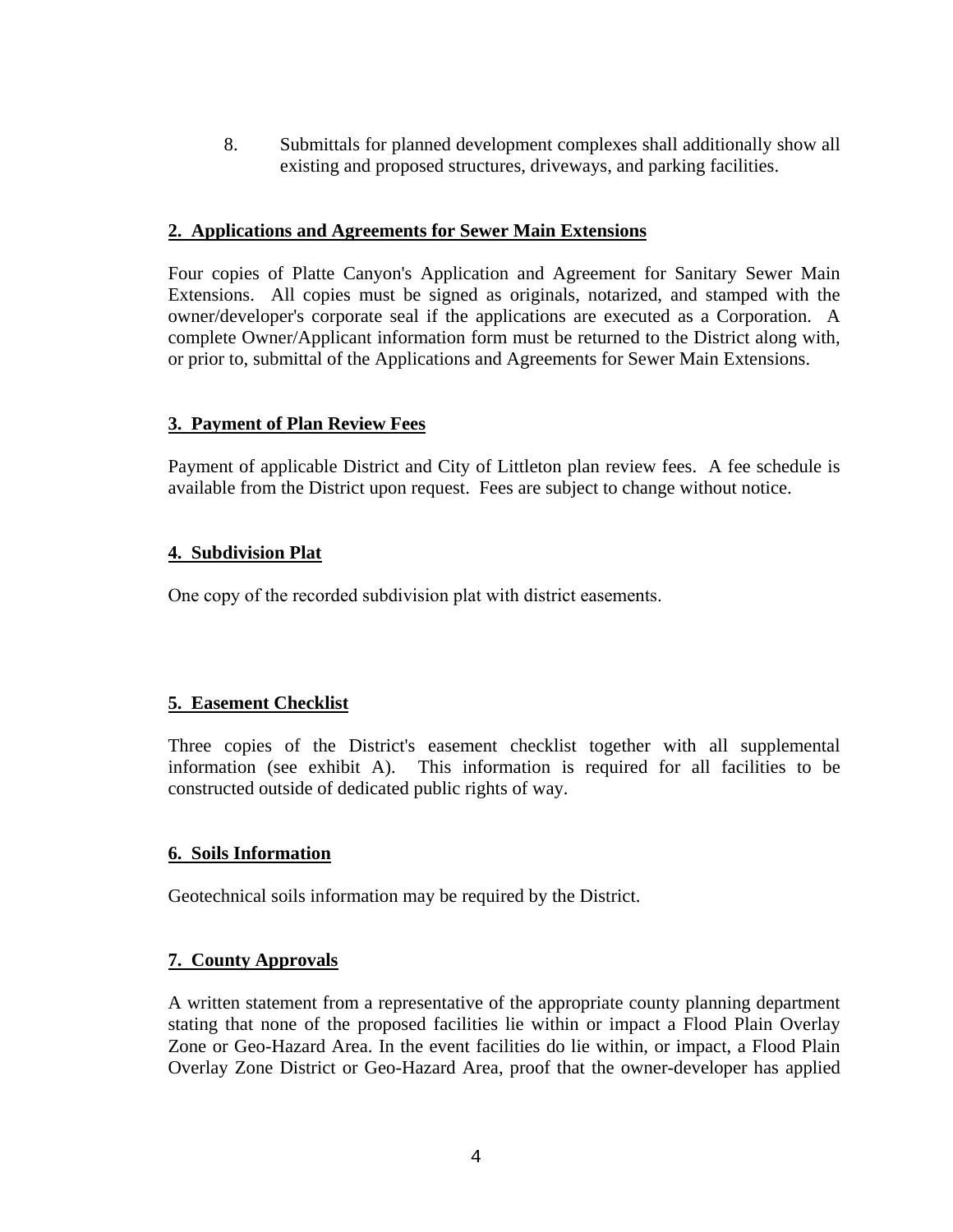for a Flood Plain Development Permit or Geo-Hazard Development Permit will be required. In addition, the owner-developer must furnish a statement from the appropriate county approving the design of the facilities impacting the Flood Plain or Geo-Hazard Area.

## **A.1.2 Engineering**

All plans and specifications submitted to the District for review, comment, and approval of a system extension or modification shall be prepared by, or under the direct supervision of a Professional Engineer registered by the State of Colorado. Said Professional Engineer shall be responsible for the sanitary sewer design, the plans, determining the material specifications and conducting the field survey. All submitted plans and specifications shall include the Professional Engineer's seal prior to approval for construction.

The applicant, contractor, and Professional Engineer associated with said plans shall be responsible for the adequacy and satisfactory performance of the design and the installation of all items therein, and any failure or unsatisfactory performance of the system, so constructed, shall not be a cause for action against the District. The District does not perform engineering services for any person or entity in connection with its review of plans. Approval of plans by the District signifies only that the plans meet the minimum requirements of these standards and specifications based upon the information provided to the District by the Professional Engineer and/or owner/developer and makes no finding, representation, or warranty that the system and associated components will perform any certain function.

If the Professional Engineer responsible for the plans disagrees with any changes made to the submitted plans that may be required by the District as a result of the District's review of the plans, such disagreement must be brought to the attention of the District for resolution prior to construction of the project set forth in said plans. The seal of the Professional Engineer on plans so corrected and approved for construction will signify that he has reviewed, approved and authorized said corrected plans for construction.

## **A.1.3 Surveying**

Line and grade for sanitary sewer mains shall be established by a professional engineer or by a land surveyor licensed to practice in the State of Colorado, or his authorized representative. All work shall be done in workmanlike manner.

Correct alignment and elevation of the sanitary sewer mains as shown on the approved drawings is the responsibility of the Professional Engineer. Inspection of the staked alignment and elevations by the District does not relieve the Professional Engineer in any manner from the responsibility for field errors. Sufficient pipe shall be staked to ensure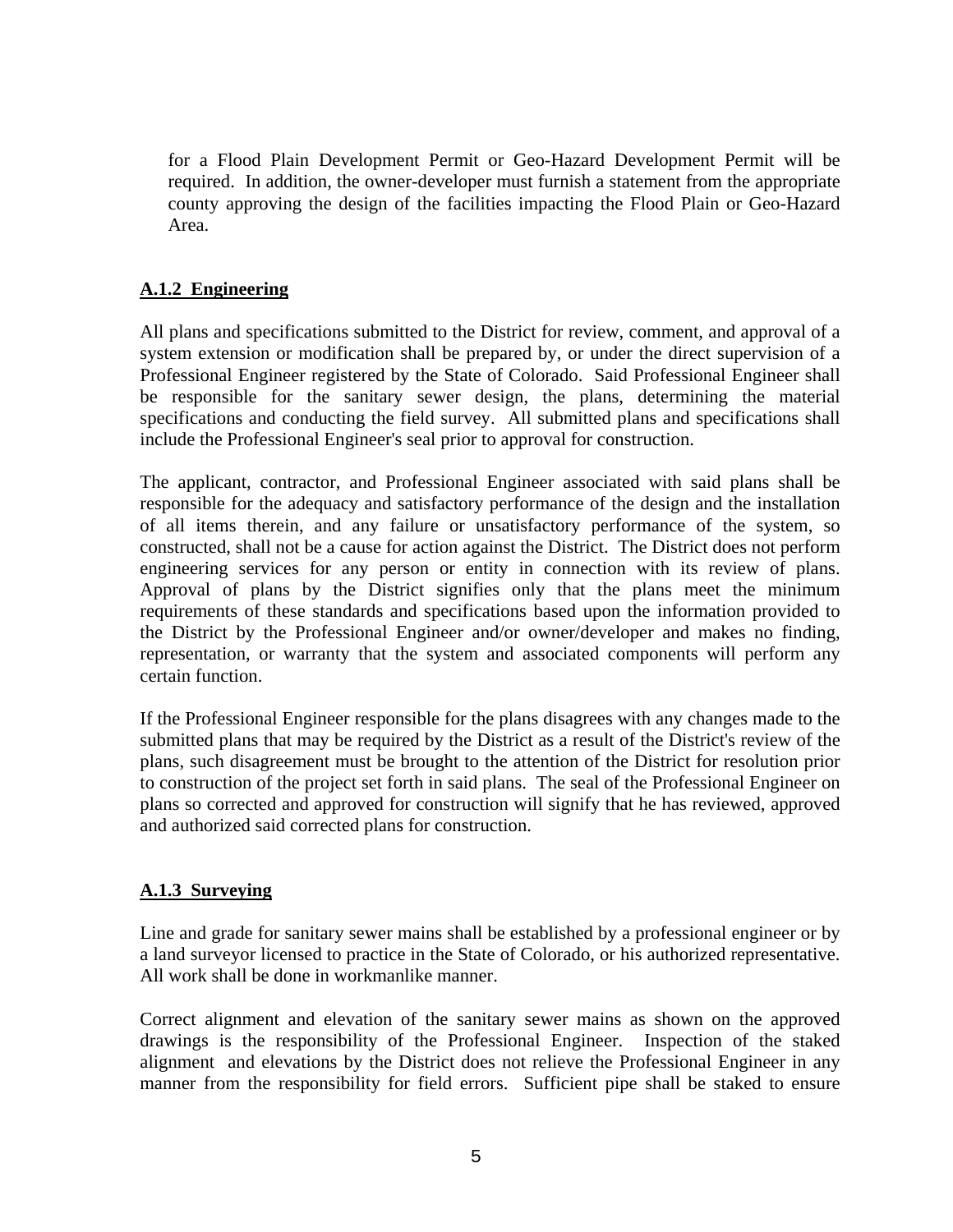continual work progress. Under no circumstances shall pipe be installed without line and grade stakes set by the Professional Engineer or Land Surveyor.

# **A.1.4 Plan Review Process**

Upon receipt of all information described under section A.1.1, the District will initiate review of the construction plans and other pertinent information. The plans will be reviewed by the District and the District engineer. If modifications to the plans are required, the plans will be returned to the design engineer for revision.

Subsequent to approval of the plans by the District, they will be sent to the City of Littleton for review and approval. If further modifications are required, the plans will be returned by the City of Littleton to the District for return to the design engineer. When revised, the plans must be returned to the District for review prior to re-submittal to the City of Littleton.

**NOTE**: The approval of sanitary sewer system construction plans signifies only that the plans meet the minimum requirements of the District's standards and specifications based on the information provided by the design engineer, ownerdeveloper, and contractor. Approval is not a representation or warranty that the system and associated components will perform any certain function.

Approved plans will be stamped with the District stamp and be signed by the District manager and District engineer.

## **A.1.5 Expiration of Plan Approval**

Plans and specifications are approved for a six month period only. If construction has not begun within this six month period, or if it has been halted and not restarted prior to expiration of the approval period, the plans must be resubmitted for review and approval.

## **A.1.6 Preconstruction Meeting**

When construction plans and all other pertinent information has been approved by the District and the City of Littleton, the approved plans will be retained by the District until a preconstruction meeting is held. The preconstruction meeting will be scheduled by the District upon request of the contractor, design engineer, or owner-developer.

Representatives of the owner-developer, contractor, design engineer, District, and/or District engineer must be in attendance at the preconstruction meeting.

## **A.1.7 Authorization to Proceed**